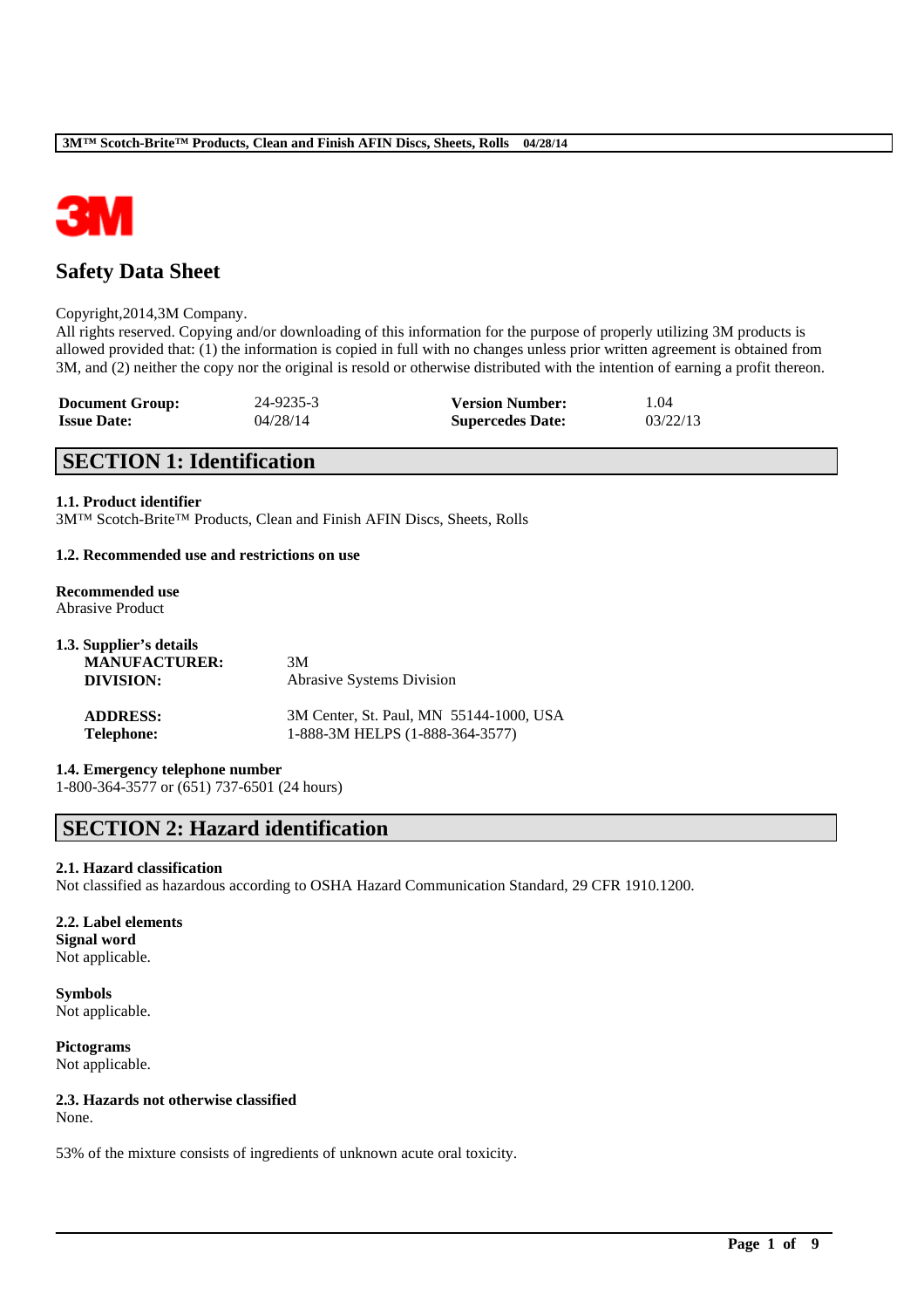# **SECTION 3: Composition/information on ingredients**

| Ingredient                           | C.A.S. No. | $\%$ by Wt |
|--------------------------------------|------------|------------|
| Aluminum Oxide Mineral (non-fibrous) | 1344-28-1  | $30 - 40$  |
| Titanium Dioxide                     | 13463-67-7 | $.1 - 1.5$ |
| <b>Cured Resin</b>                   | Mixture    | $35 - 55$  |
| Nylon Fiber                          | Mixture    | $10 - 25$  |

# **SECTION 4: First aid measures**

# **4.1. Description of first aid measures**

#### **Inhalation:**

Remove person to fresh air. If you feel unwell, get medical attention.

#### **Skin Contact:**

Wash with soap and water. If signs/symptoms develop, get medical attention.

#### **Eye Contact:**

Flush with large amounts of water. Remove contact lenses if easy to do. Continue rinsing. If signs/symptoms persist, get medical attention.

#### **If Swallowed:**

No need for first aid is anticipated.

## **4.2. Most important symptoms and effects, both acute and delayed**

See Section 11.1. Information on toxicological effects.

# **4.3. Indication of any immediate medical attention and special treatment required**

Not applicable

# **SECTION 5: Fire-fighting measures**

# **5.1. Suitable extinguishing media**

In case of fire: Use a fire fighting agent suitable for ordinary combustible material such as water or foam to extinguish.

\_\_\_\_\_\_\_\_\_\_\_\_\_\_\_\_\_\_\_\_\_\_\_\_\_\_\_\_\_\_\_\_\_\_\_\_\_\_\_\_\_\_\_\_\_\_\_\_\_\_\_\_\_\_\_\_\_\_\_\_\_\_\_\_\_\_\_\_\_\_\_\_\_\_\_\_\_\_\_\_\_\_\_\_\_\_\_\_\_\_

# **5.2. Special hazards arising from the substance or mixture**

None inherent in this product.

# **Hazardous Decomposition or By-Products**

**Substance Condition**

Carbon monoxide During Combustion Carbon dioxide During Combustion

#### **5.3. Special protective actions for fire-fighters**

No unusual fire or explosion hazards are anticipated.

# **SECTION 6: Accidental release measures**

#### **6.1. Personal precautions, protective equipment and emergency procedures** Not applicable.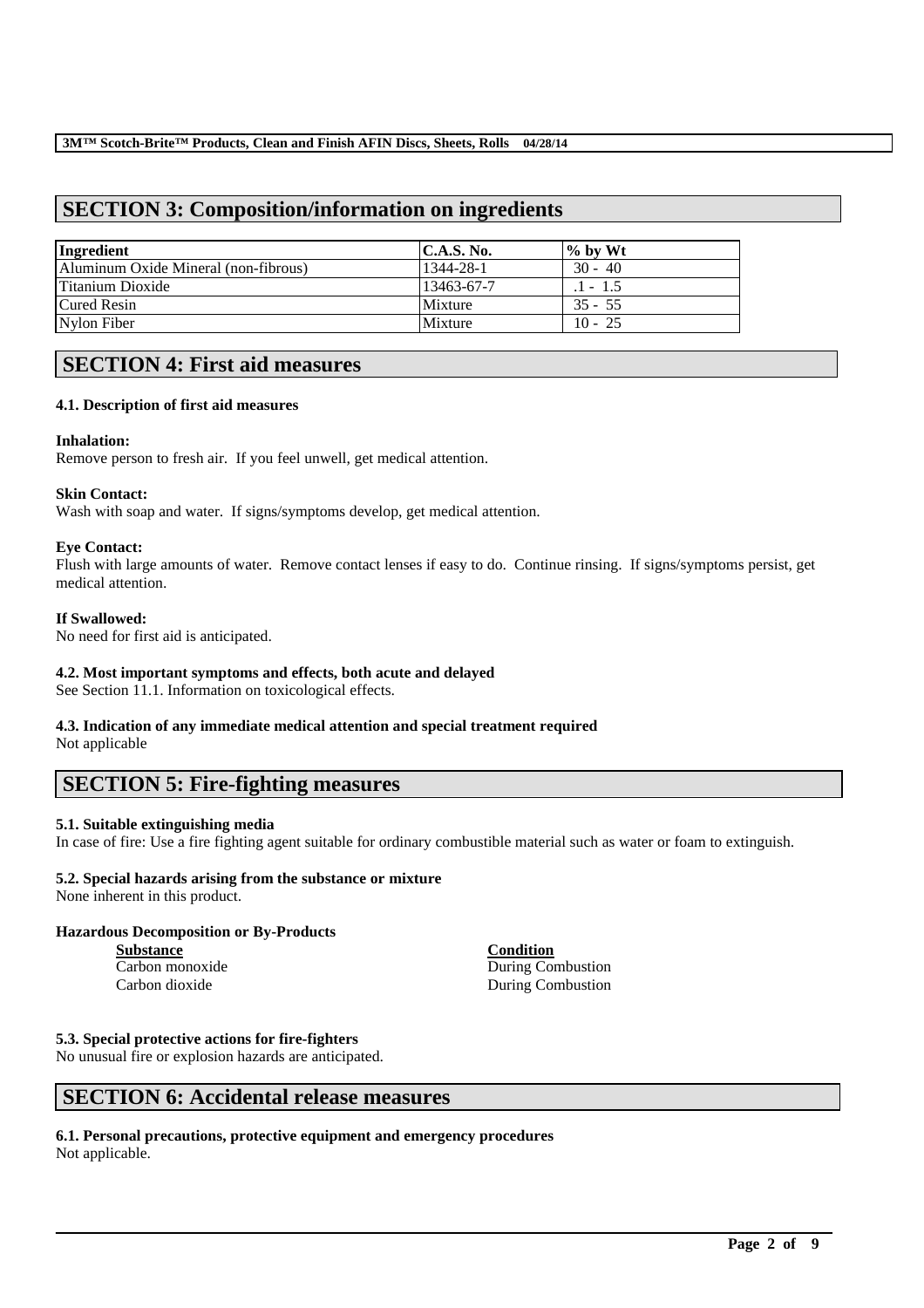## **6.2. Environmental precautions**

Not applicable.

**6.3. Methods and material for containment and cleaning up** Not applicable.

# **SECTION 7: Handling and storage**

# **7.1. Precautions for safe handling**

For industrial or professional use only. Avoid breathing of dust created by sanding, grinding or machining. Damaged product can break apart during use and cause serious injury to face or eyes. Check product for damage such as cracks or nicks prior to use. Replace if damaged. Always wear eye and face protection when working at sanding or grinding operations or when near such operations. Combustible dust may form by action of this product on another material (substrate). Dust generated from the substrate during use of this product may be explosive if in sufficient concentration with an ignition source. Dust deposits should not be allowed to accumulate on surfaces because of the potential for secondary explosions.

# **7.2. Conditions for safe storage including any incompatibilities**

No special storage requirements.

# **SECTION 8: Exposure controls/personal protection**

# **8.1. Control parameters**

#### **Occupational exposure limits**

| Ingredient                    | <b>C.A.S. No.</b> | Agency       | Limit type                              | <b>Additional Comments</b> |
|-------------------------------|-------------------|--------------|-----------------------------------------|----------------------------|
| Aluminum Oxide Mineral (non-  | 1344-28-1         | Chemical     | TWA:1 fiber/cc                          |                            |
| fibrous)                      |                   | Manufacturer |                                         |                            |
|                               |                   | Rec Guid     |                                         |                            |
| Aluminum Oxide Mineral (non-  | 1344-28-1         | US Dept of   | TWA(as total dust):15                   |                            |
| fibrous)                      |                   | Labor - OSHA | mg/m3;TWA(respirable                    |                            |
|                               |                   |              | fraction): $5 \text{ mg/m}$ 3           |                            |
| Aluminum, insoluble compounds | 1344-28-1         | Amer Conf of | TWA(respirable fraction):1              |                            |
|                               |                   | Gov. Indust. | mg/m3                                   |                            |
|                               |                   | Hyg.         |                                         |                            |
| <b>Titanium Dioxide</b>       | 13463-67-7        | Amer Conf of | $TWA:10$ mg/m $3$                       |                            |
|                               |                   | Gov. Indust. |                                         |                            |
|                               |                   | $Hyg$ .      |                                         |                            |
| <b>Titanium Dioxide</b>       | 13463-67-7        | Chemical     | TWA(as respirable dust):5               |                            |
|                               |                   | Manufacturer | mg/m3                                   |                            |
|                               |                   | Rec Guid     |                                         |                            |
| <b>Titanium Dioxide</b>       | 13463-67-7        | US Dept of   | TWA(as total dust): $15 \text{ mg/m}$ 3 |                            |
| .                             |                   | Labor - OSHA |                                         |                            |

Amer Conf of Gov. Indust. Hyg. : American Conference of Governmental Industrial Hygienists

American Indust. Hygiene Assoc : American Industrial Hygiene Association

Chemical Manufacturer Rec Guid : Chemical Manufacturer's Recommended Guidelines

US Dept of Labor - OSHA : United States Department of Labor - Occupational Safety and Health Administration

TWA: Time-Weighted-Average

STEL: Short Term Exposure Limit

CEIL: Ceiling

#### **8.2. Exposure controls**

# **8.2.1. Engineering controls**

Provide appropriate local exhaust ventilation for sanding, grinding or machining. Use general dilution ventilation and/or local exhaust ventilation to control airborne exposures to below relevant Exposure Limits and/or control

\_\_\_\_\_\_\_\_\_\_\_\_\_\_\_\_\_\_\_\_\_\_\_\_\_\_\_\_\_\_\_\_\_\_\_\_\_\_\_\_\_\_\_\_\_\_\_\_\_\_\_\_\_\_\_\_\_\_\_\_\_\_\_\_\_\_\_\_\_\_\_\_\_\_\_\_\_\_\_\_\_\_\_\_\_\_\_\_\_\_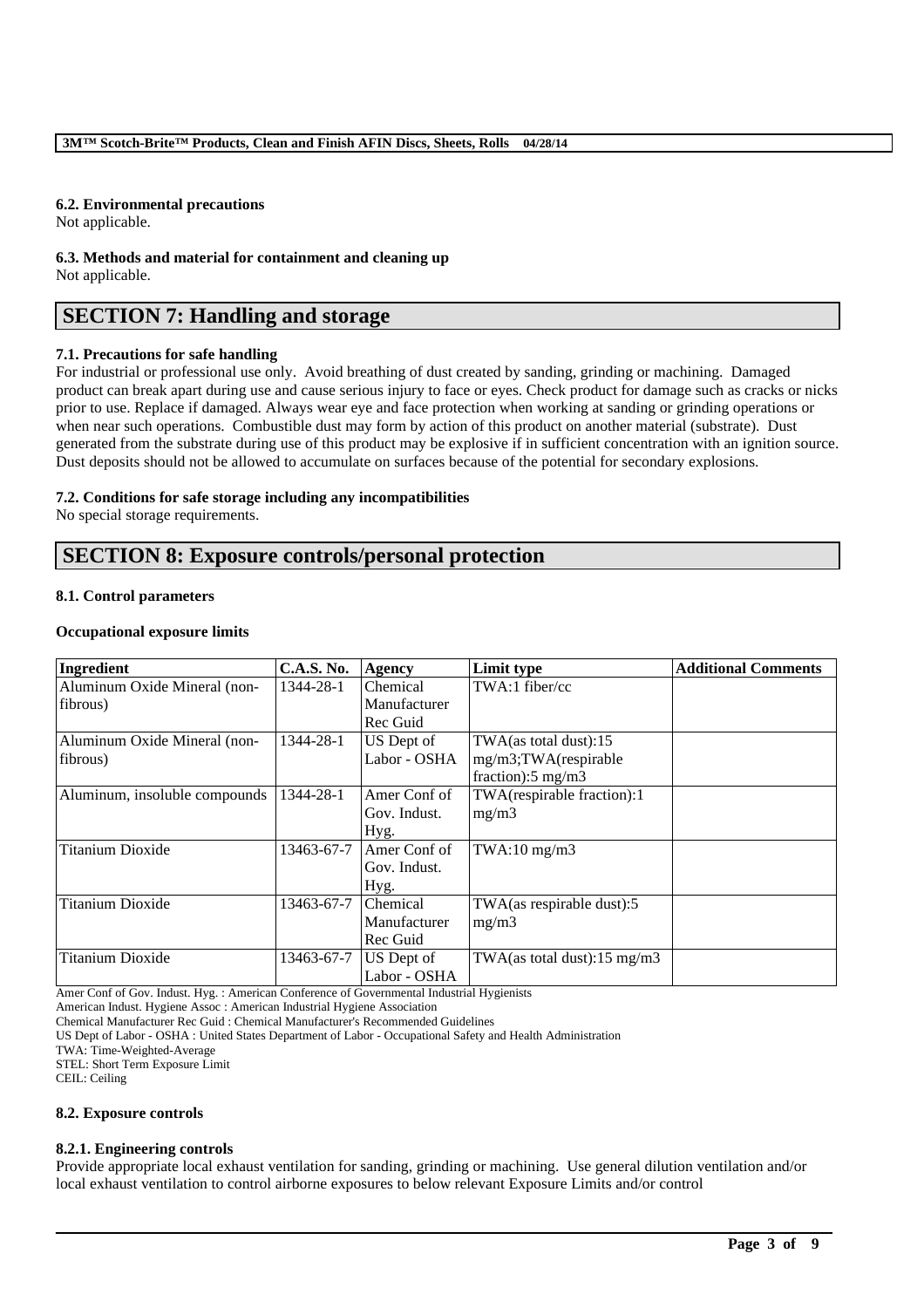#### **3M™ Scotch-Brite™ Products, Clean and Finish AFIN Discs, Sheets, Rolls 04/28/14**

dust/fume/gas/mist/vapors/spray. If ventilation is not adequate, use respiratory protection equipment. Warning: Excessive operating speed or generation of extreme heat may result in harmful emissions. Use local exhaust ventilation. Provide local exhaust at process emission sources to control exposure near the source and to prevent the escape of dust into the work area. Ensure that dust-handling systems (such as exhaust ducts, dust collectors, vessels, and processing equipment) are designed in a manner to prevent the escape of dust into the work area (i.e., there is no leakage from the equipment).

## **8.2.2. Personal protective equipment (PPE)**

#### **Eye/face protection**

To minimize the risk of injury to face and eyes, always wear eye and face protection when working at sanding or grinding operations or when near such operations. Select and use eye/face protection to prevent contact based on the results of an exposure assessment. The following eye/face protection(s) are recommended: Safety Glasses with side shields

#### **Skin/hand protection**

Wear appropriate gloves to minimize risk of injury to skin from contact with dust or physical abrasion from grinding or sanding.

#### **Respiratory protection**

Assess exposure concentrations of all materials involved in the work process. Consider material being abraded when determining the appropriate respiratory protection. Select and use appropriate respirators to prevent inhalation overexposure. An exposure assessment may be needed to decide if a respirator is required. If a respirator is needed, use respirators as part of a full respiratory protection program. Based on the results of the exposure assessment, select from the following respirator type(s) to reduce inhalation exposure:

\_\_\_\_\_\_\_\_\_\_\_\_\_\_\_\_\_\_\_\_\_\_\_\_\_\_\_\_\_\_\_\_\_\_\_\_\_\_\_\_\_\_\_\_\_\_\_\_\_\_\_\_\_\_\_\_\_\_\_\_\_\_\_\_\_\_\_\_\_\_\_\_\_\_\_\_\_\_\_\_\_\_\_\_\_\_\_\_\_\_

Half facepiece or full facepiece air-purifying respirator suitable for particulates

For questions about suitability for a specific application, consult with your respirator manufacturer.

# **SECTION 9: Physical and chemical properties**

#### **9.1. Information on basic physical and chemical properties General Physical Form:** Solid

| Odor, Color, Grade:              | Solid Abrasive Product |
|----------------------------------|------------------------|
| <b>Odor threshold</b>            | Not Applicable         |
| pН                               | Not Applicable         |
| <b>Melting point</b>             | Not Applicable         |
| <b>Boiling Point</b>             | Not Applicable         |
| <b>Flash Point</b>               | Not Applicable         |
| <b>Evaporation rate</b>          | Not Applicable         |
| <b>Flammability</b> (solid, gas) | Not Classified         |
| <b>Flammable Limits(LEL)</b>     | Not Applicable         |
| <b>Flammable Limits(UEL)</b>     | Not Applicable         |
| <b>Vapor Pressure</b>            | Not Applicable         |
| <b>Vapor Density</b>             | Not Applicable         |
| <b>Density</b>                   | Not Applicable         |
| <b>Specific Gravity</b>          | Not Applicable         |
| <b>Solubility In Water</b>       | Not Applicable         |
| Solubility- non-water            | Not Applicable         |
|                                  |                        |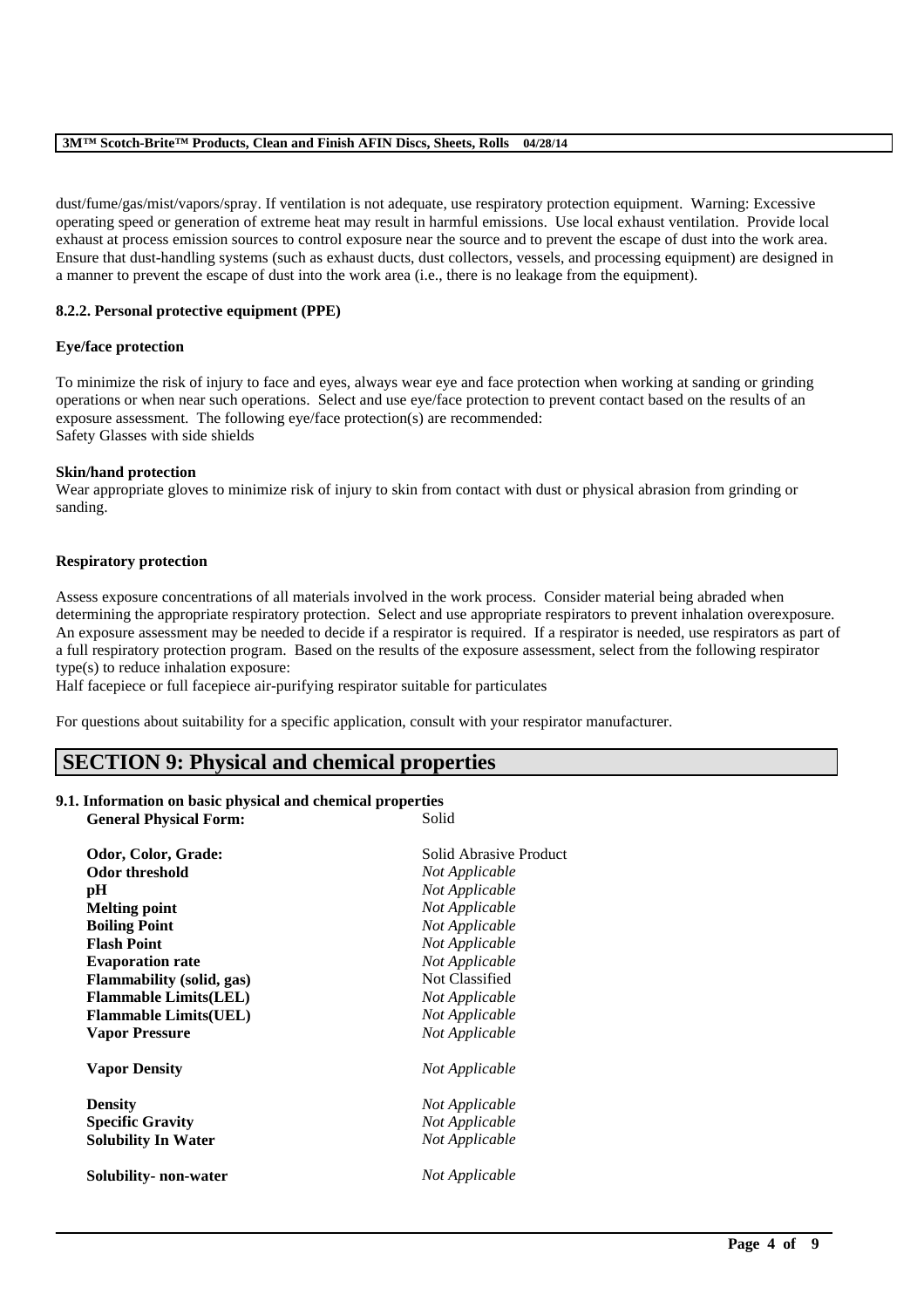**Partition coefficient: n-octanol/ water** *Not Applicable* **Autoignition temperature** *Not Applicable* **Decomposition temperature** *Not Applicable* **Viscosity** *Not Applicable*

# **SECTION 10: Stability and reactivity**

# **10.1. Reactivity**

This material is considered to be non reactive under normal use conditions.

#### **10.2. Chemical stability** Stable.

**10.3. Possibility of hazardous reactions** Hazardous polymerization will not occur.

**10.4. Conditions to avoid** None known.

#### **10.5. Incompatible materials** None known.

#### **10.6. Hazardous decomposition products Substance Condition**

None known.

Refer to section 5.2 for hazardous decomposition products during combustion.

# **SECTION 11: Toxicological information**

**The information below may not be consistent with the material classification in Section 2 if specific ingredient classifications are mandated by a competent authority. In addition, toxicological data on ingredients may not be reflected in the material classification and/or the signs and symptoms of exposure, because an ingredient may be present below the threshold for labeling, an ingredient may not be available for exposure, or the data may not be relevant to the material as a whole.**

**11.1. Information on Toxicological effects**

**Signs and Symptoms of Exposure**

# **Based on test data and/or information on the components, this material may produce the following health effects:**

# **Inhalation:**

Dust from grinding, sanding or machining may cause irritation of the respiratory system. Signs/symptoms may include cough, sneezing, nasal discharge, headache, hoarseness, and nose and throat pain.

\_\_\_\_\_\_\_\_\_\_\_\_\_\_\_\_\_\_\_\_\_\_\_\_\_\_\_\_\_\_\_\_\_\_\_\_\_\_\_\_\_\_\_\_\_\_\_\_\_\_\_\_\_\_\_\_\_\_\_\_\_\_\_\_\_\_\_\_\_\_\_\_\_\_\_\_\_\_\_\_\_\_\_\_\_\_\_\_\_\_

# **Skin Contact:**

Mechanical Skin irritation: Signs/symptoms may include abrasion, redness, pain, and itching.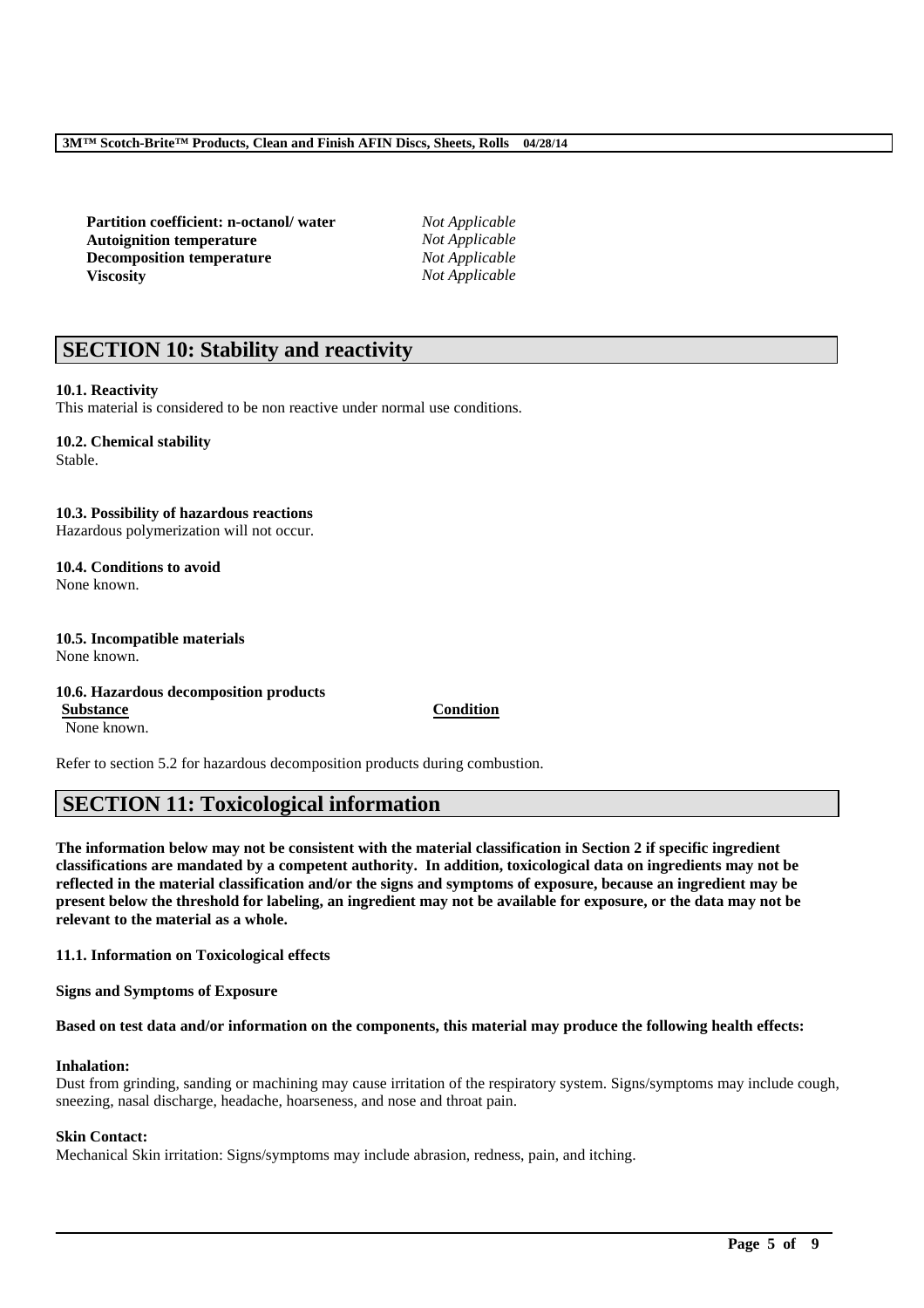#### **Eye Contact:**

Mechanical eye irritation: Signs/symptoms may include pain, redness, tearing and corneal abrasion.

Dust created by grinding, sanding, or machining may cause eye irritation. Signs/symptoms may include redness, swelling, pain, tearing, and blurred or hazy vision.

#### **Ingestion:**

No health effects are expected.

## **Carcinogenicity:**

| Ingredient                | $\mathbf{A}$<br>.<br><b>A.L.</b> | <b>Class</b><br><b>Description</b>                            | <b>Regulation</b>                                                     |
|---------------------------|----------------------------------|---------------------------------------------------------------|-----------------------------------------------------------------------|
| m.<br>Dioxide<br>`itanıum | 346.<br>.<br>$\cdot$             | $\mathbf{r}$<br>GIT<br>human carc.<br>sible.<br>$\sim$<br>'OS | ∠ancer<br>Research<br>on<br>International<br>A <sub>genc</sub><br>tor |

#### **Additional Information:**

This document covers only the 3M product. For complete assessment, when determining the degree of hazard, the material being abraded must also be considered.

This product contains titanium dioxide. Cancer of the lungs has been observed in rats that inhaled high levels of titanium dioxide. No exposure to inhaled titanium dioxide is expected during the normal handling and use of this product. Titanium dioxide was not detected when air sampling was conducted during simulated use of similar products containing titanium dioxide. Therefore, the health effects associated with titanium dioxide are not expected during the normal use of this product. **Toxicological Data**

#### If a component is disclosed in section 3 but does not appear in a table below, either no data are available for that endpoint or the data are not sufficient for classification.

### **Acute Toxicity**

| <b>Name</b>                          | Route       | <b>Species</b> | <b>Value</b>                                      |
|--------------------------------------|-------------|----------------|---------------------------------------------------|
| Overall product                      | Ingestion   |                | No data available; calculated $ATE > 5,000$ mg/kg |
| Aluminum Oxide Mineral (non-fibrous) | Dermal      |                | LD50 estimated to be $> 5,000$ mg/kg              |
| Aluminum Oxide Mineral (non-fibrous) | Inhalation- | Rat            | $LC50 > 2.3$ mg/l                                 |
|                                      | Dust/Mist   |                |                                                   |
|                                      | (4 hours)   |                |                                                   |
| Aluminum Oxide Mineral (non-fibrous) | Ingestion   | Rat            | $LD50 > 5,000$ mg/kg                              |
| Titanium Dioxide                     | Dermal      | Rabbit         | $LD50 > 10,000$ mg/kg                             |
| Titanium Dioxide                     | Inhalation- | Rat            | $LC50 > 6.82$ mg/l                                |
|                                      | Dust/Mist   |                |                                                   |
|                                      | (4 hours)   |                |                                                   |
| Titanium Dioxide                     | Ingestion   | Rat            | $LD50 > 10,000$ mg/kg                             |

 $ATE = acute$  toxicity estimate

# **Skin Corrosion/Irritation**

| $\bullet$ $\bullet$<br>Name                                           | <b>Species</b> | $-$<br>Value                                        |
|-----------------------------------------------------------------------|----------------|-----------------------------------------------------|
| fibrous.<br>non-<br>Mineral<br><b>Oxide</b><br>Alumınum               | Rabbit         | $\sim$<br>No<br>t irritation<br>- s1gn1<br>.111cant |
| - -<br>m.<br>D <sub>10</sub> x <sub>1</sub> de<br><sup>1</sup> tanium | Rabbit         | $\sim$<br>No<br>o significant irritation            |

#### **Serious Eye Damage/Irritation**

| <b>Name</b>                                                            | $\sim$<br><b>Species</b> | $\mathbf{v}$<br>'alue                                |
|------------------------------------------------------------------------|--------------------------|------------------------------------------------------|
| $\cdot$ $\cdot$<br>$(non-tibrous)$<br>$Oxide$ .<br>Alumınum<br>Mineral | Rabbit                   | . .<br>$\mathbf{v}$<br>N0.<br>significant irritation |
| m.<br>$\sim$ .<br>l'itanium Dioxide                                    | Rabbit                   | . .<br>No<br>significant irritation                  |

#### **Skin Sensitization**

| Name                  | $\sim$<br><b>Species</b> | Value           |
|-----------------------|--------------------------|-----------------|
| Dioxide<br>Titanium L | Human                    | Not sensitizing |
|                       | and                      |                 |
|                       | anımal                   |                 |

# **Respiratory Sensitization**

| <b>Name</b> | <b>Species</b> | $- -$<br>Value |
|-------------|----------------|----------------|
|             |                |                |

\_\_\_\_\_\_\_\_\_\_\_\_\_\_\_\_\_\_\_\_\_\_\_\_\_\_\_\_\_\_\_\_\_\_\_\_\_\_\_\_\_\_\_\_\_\_\_\_\_\_\_\_\_\_\_\_\_\_\_\_\_\_\_\_\_\_\_\_\_\_\_\_\_\_\_\_\_\_\_\_\_\_\_\_\_\_\_\_\_\_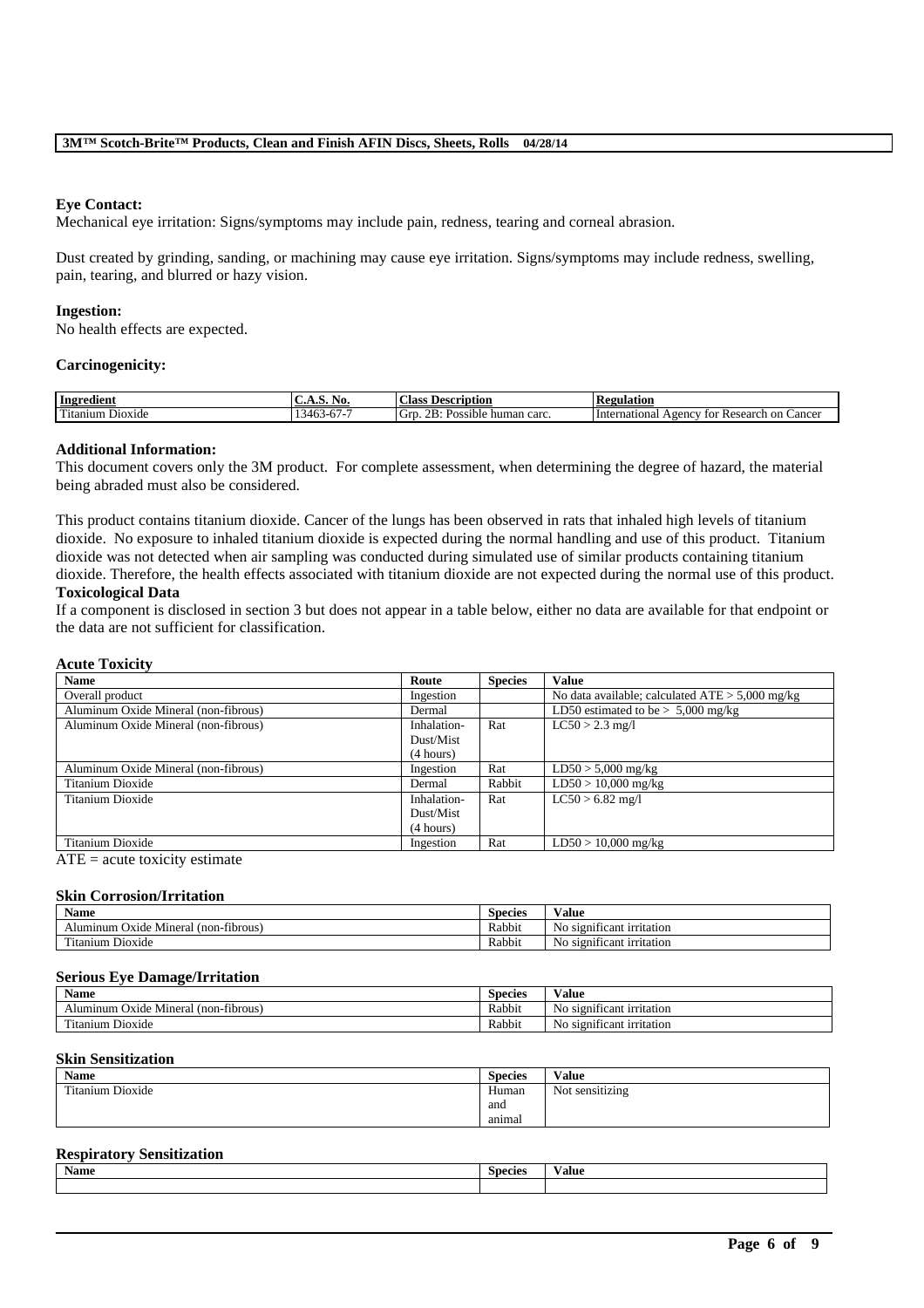#### **3M™ Scotch-Brite™ Products, Clean and Finish AFIN Discs, Sheets, Rolls 04/28/14**

#### **Germ Cell Mutagenicity**

| <b>Name</b>                          | Route    | <b>Value</b>  |
|--------------------------------------|----------|---------------|
| Aluminum Oxide Mineral (non-fibrous) | In Vitro | Not mutagenic |
| Titanium Dioxide                     | In Vitro | Not mutagenic |
| Titanium Dioxide                     | In vivo  | Not mutagenic |

#### **Carcinogenicity**

| $\cdot$                              |            |                |                  |
|--------------------------------------|------------|----------------|------------------|
| <b>Name</b>                          | Route      | <b>Species</b> | Value            |
| Aluminum Oxide Mineral (non-fibrous) | Inhalation | Rat            | Not carcinogenic |
| Titanium Dioxide                     | Ingestion  | Multiple       | Not carcinogenic |
|                                      |            | animal         |                  |
|                                      |            | species        |                  |
| Titanium Dioxide                     | Inhalation | Rat            | Carcinogenic     |

#### **Reproductive Toxicity**

#### **Reproductive and/or Developmental Effects**

| Name | Route | Value<br>. | <b>Species</b> | <b>Test Result</b><br><b>CONTRACTOR</b> | ∆xposure<br><b>Duration</b> |
|------|-------|------------|----------------|-----------------------------------------|-----------------------------|
|      |       |            |                |                                         |                             |

## **Target Organ(s)**

#### **Specific Target Organ Toxicity - single exposure**

| Name | Route | <b>Target Organ(s)</b> | Value | <b>Species</b> | <b>Test Result</b> | <b>Exposure</b><br><b>Duration</b> |
|------|-------|------------------------|-------|----------------|--------------------|------------------------------------|
|      |       |                        |       |                |                    |                                    |

## **Specific Target Organ Toxicity - repeated exposure**

| <b>Name</b>                             | Route      | Target Organ(s)                        | <b>Value</b>                                                                       | <b>Species</b> | <b>Test Result</b>               | <b>Exposure</b><br><b>Duration</b> |
|-----------------------------------------|------------|----------------------------------------|------------------------------------------------------------------------------------|----------------|----------------------------------|------------------------------------|
| Aluminum Oxide Mineral<br>(non-fibrous) | Inhalation | pneumoconiosis  <br>pulmonary fibrosis | Some positive data exist, but the<br>data are not sufficient for<br>classification | Human          | <b>NOAEL Not</b><br>available    | occupational<br>exposure           |
| Titanium Dioxide                        | Inhalation | respiratory system                     | Some positive data exist, but the<br>data are not sufficient for<br>classification | Rat            | LOAEL<br>$0.010 \,\mathrm{mg}/l$ | 2 years                            |
| Titanium Dioxide                        | Inhalation | pulmonary fibrosis                     | All data are negative                                                              | Human          | <b>NOAEL Not</b><br>available    | occupational<br>exposure           |

# **Aspiration Hazard**

| Aspii auvii 11azai u |       |  |  |  |  |  |
|----------------------|-------|--|--|--|--|--|
| Name                 | Value |  |  |  |  |  |
|                      |       |  |  |  |  |  |

**Please contact the address or phone number listed on the first page of the SDS for additional toxicological information on this material and/or its components.**

# **SECTION 12: Ecological information**

# **Ecotoxicological information**

Please contact the address or phone number listed on the first page of the SDS for additional ecotoxicological information on this material and/or its components.

# **Chemical fate information**

Please contact the address or phone number listed on the first page of the SDS for additional chemical fate information on this material and/or its components.

\_\_\_\_\_\_\_\_\_\_\_\_\_\_\_\_\_\_\_\_\_\_\_\_\_\_\_\_\_\_\_\_\_\_\_\_\_\_\_\_\_\_\_\_\_\_\_\_\_\_\_\_\_\_\_\_\_\_\_\_\_\_\_\_\_\_\_\_\_\_\_\_\_\_\_\_\_\_\_\_\_\_\_\_\_\_\_\_\_\_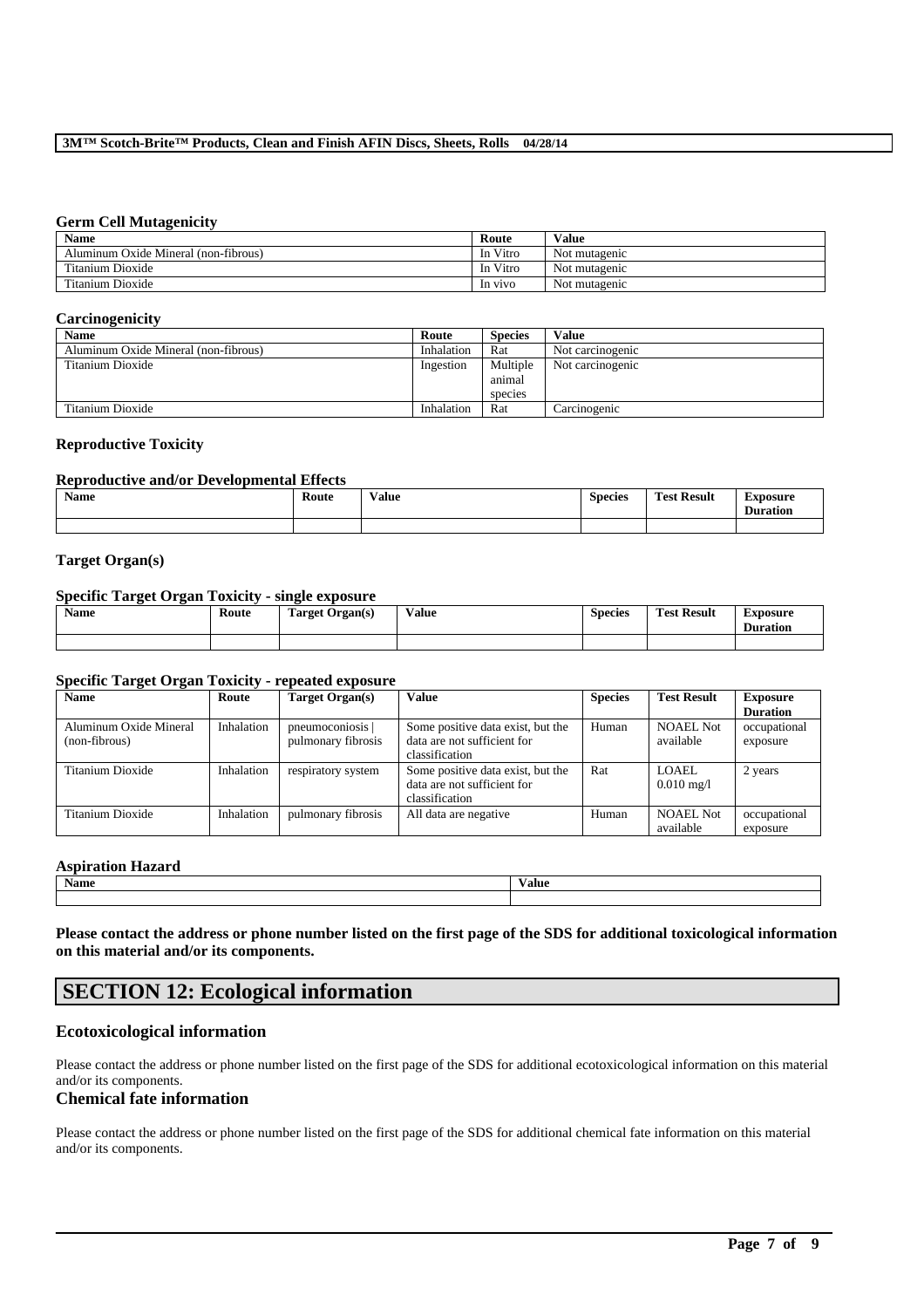# **SECTION 13: Disposal considerations**

# **13.1. Disposal methods**

Dispose of contents/ container in accordance with the local/regional/national/international regulations.

Prior to disposal, consult all applicable authorities and regulations to insure proper classification. The substrate that was abraded must be considered as a factor in the disposal method for this product. Dispose of waste product in a permitted industrial waste facility. As a disposal alternative, incinerate in a permitted waste incineration facility. Proper destruction may require the use of additional fuel during incineration processes. If no other disposal options are available, waste product may be placed in a landfill properly designed for industrial waste.

**EPA Hazardous Waste Number (RCRA):** Not regulated

# **SECTION 14: Transport Information**

Not regulated per U.S. DOT, IATA or IMO.

*These transportation classifications are provided as a customer service. As the shipper YOU remain responsible for complying with all applicable laws and regulations, including proper transportation classification and packaging. 3M transportation classifications are based on product formulation, packaging, 3M policies and 3M understanding of applicable current regulations. 3M does not guarantee the accuracy of this classification information. This information applies only to transportation classification and not the packaging, labeling, or marking requirements. The original 3M package is certified for U.S. ground shipment only. If you are shipping by air or ocean, the package may not meet applicable regulatory requirements.* 

# **SECTION 15: Regulatory information**

# **15.1. US Federal Regulations**

Contact 3M for more information.

# **311/312 Hazard Categories:**

Fire Hazard - No Pressure Hazard - No Reactivity Hazard - No Immediate Hazard - No Delayed Hazard - No

# **15.2. State Regulations**

Contact 3M for more information.

# **15.3. Chemical Inventories**

This product is an article as defined by TSCA regulations, and is exempt from TSCA Inventory listing requirements.

Contact 3M for more information.

# **15.4. International Regulations**

Contact 3M for more information.

**This SDS has been prepared to meet the U.S. OSHA Hazard Communication Standard, 29 CFR 1910.1200.**

\_\_\_\_\_\_\_\_\_\_\_\_\_\_\_\_\_\_\_\_\_\_\_\_\_\_\_\_\_\_\_\_\_\_\_\_\_\_\_\_\_\_\_\_\_\_\_\_\_\_\_\_\_\_\_\_\_\_\_\_\_\_\_\_\_\_\_\_\_\_\_\_\_\_\_\_\_\_\_\_\_\_\_\_\_\_\_\_\_\_

# **SECTION 16: Other information**

# **NFPA Hazard Classification**

**Health:** 0 **Flammability:** 1 **Instability:** 0 **Special Hazards:** None